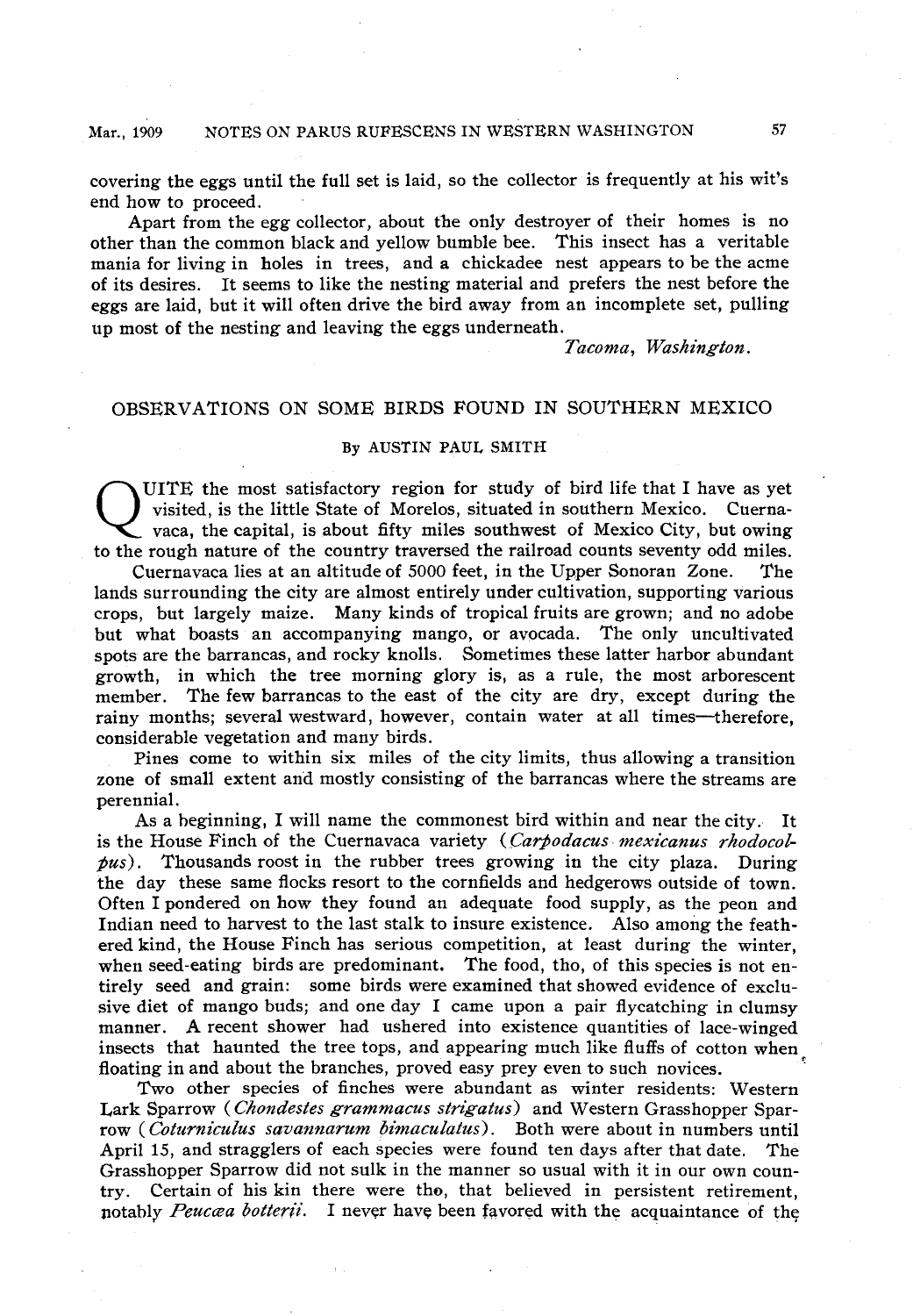## **58 THE CONDOR VOL. XI**

**Botteri Sparrow in' the United States; and if, as authorities state, it occurs only in limited numbers over the line, I can surmise the principal reason why this sparrow is noted so rarely. Besides the ground-sparrow ability to hide, they rival the wren at getting in and out of rock-piles and fences. They often attempt to sing, and then is about ones ' only opportunity to size them up; noting the buffy under parts, and brown-streaked and black-spotted back, which those that read this can comprehend, when I liken it to nothing so much as a well griddled buckwheat cake for color.**  $\qquad \qquad$   $\qquad \qquad$   $\qquad \qquad$   $\qquad \qquad$   $\qquad \qquad$   $\qquad \qquad$   $\qquad \qquad$   $\qquad \qquad$   $\qquad \qquad$   $\qquad \qquad$   $\qquad \qquad$   $\qquad \qquad$   $\qquad$   $\qquad \qquad$   $\qquad$   $\qquad$   $\qquad$   $\qquad$   $\qquad$   $\qquad$   $\qquad$   $\qquad$   $\qquad$   $\qquad$   $\qquad$   $\qquad$   $\qquad$   $\qquad$   $\qquad$ 

**The jauntiest dressed sparrow that dwells about Cuernavaca suburbs is a species which I can give no common name to, unless I call it White-chinned Sparrow. Scientifically it is labeled Aimophila humeralis. If on the A. 0. U. list, it might have gained distinction, but here has to divide honors with many interesting birds. Not listed until the early days of April, the first I ran across was found singing in an able manner. Later on, the brush along the fence rows harbored the**  majority. Their appearance was not a daily occurrence—a week might pass with**out the sight of one, tho on the alert to find them at all times. Never gathering in flocks, three or four were as many as I came across at one time. Allowing a close approach they present an elegant form, having much about them to suggest a**  junco, especially the members of the *J. phaonotus* group.

**Another sparrow of the same genus dwells in similar locations, but was much shyer, and less frequently observed, Aimophila rufescens. When I secured my first specimen, imagination pictured an overgrown Scott Sparrow with Pipilo tendencies. Several miles from town was a secluded and deep barranca, the bottom of which was covered in places by fallen leaves, from trees growing on the rough sides of the barranca. These formed deposits, often knee-deep, that were the special delight of A. rufescens. Here they would scratch and delve for worms, that must have occurred numerously, for as a rule appetites were soon appeased and scratching for the pleasure of noise superseded eating. During the latter part of the performance the clickity-clickety note of the bird was uttered. To observe them I had to use great circumspection in approaching, for if alarmed they would seek refuge in the crevices of the rocky sides of the barranca, where it was impossible to dislodge them.** 

The same barranca harbored a few paltry individuals of *Delattria henrici* **brevirostris, a very large hummingbird with a rose gorget, somewhat resembling**  the Blue-throated Hummingbird (*Caligena-clemencia*) of the same territory, but **of a little higher altitude. I cannot recall meeting a Blue-throat under 6000 feet, but from that elevation up they could be found in small numbers. A blue Salvia**  was a favorite flower of this dark giant, and the lure of the plant caused this hummingbird to be very indifferent to human presence at such times. A low, soft pit**pit-pit, slowly uttered, was about their only vocal effort; and this was smothered at times by the heavy hum of the wings. Several species of. hummingbirds occurred in numbers in Cuernavaca gardens. Probably the Blue-headed ( Cyanomyia**  *verticalis* could be classed as most conspicuous, owing to size, and immaculate underparts. Consequently, casual observers might overlook the plain little *Pha*optila sordida of equal abundance, and generally associated with the Blue-crowned. **I.,iliputian in size, but with proclivity for fighting that made him master of Hum**merland, was the Lucifer (Calothorax lucifer). The Devil ought to be proud **of his own; scrapping is the Calothorax emblem, and to find a quiet member was the exception. Lucifer Hummingbird was about the city during January and February, but disappeared about March 6. when I imagined they sought higher country.** 

**.**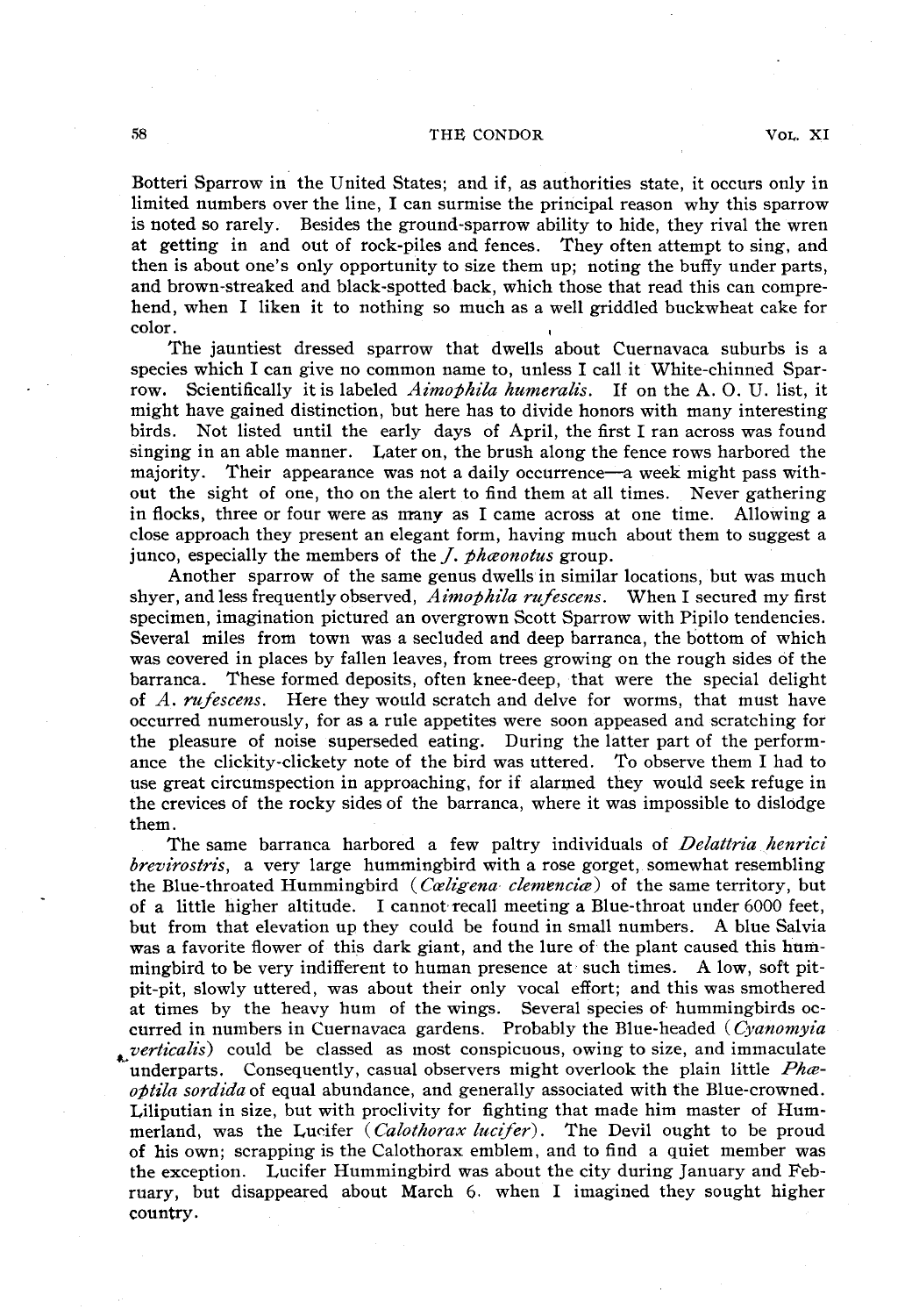#### **Mar., 1909 OBSERVATIONS ON SOME BIRDS POUND IN SOUTHERN MEXICO 59**

**Besides the various species of hummingbirds always around flowering trees**  and shrubs, there were usually several orioles about every native's garden. dozen Wagler Orioles (*Icterus wagleri*) would now and then assemble in a **single tree. It is a longer and more slender bird than any of our North American species. Likely enough this is owing to the habit of most of the tropical Icteri of feeding on the minute insects, attracted by nectar of flowers. All examples of 1. wagleri secured had the bill and most of the head covered by gummy exudations from the flowers they foraged off. Not more than one male bird in five wore the full plumage, and these were considerably shyer than the younger birds. Scott Orioles (Icterus parisorum) appear this far south, altho I presume in limited numbers, as I met with but one, an adult male in January. The Hooded Oriole**  (*Icterus cucullatus cucullatus*) is resident in fair numbers, but in nothing like the **abundance of Wagler Oriole. A few Icterus c. nelsoni winter here, as several**  specimens were taken. In the pines and upper barrancas, Bullock (*Icterus bullocki*) was the only Oriole during the winter months: extremely abundant above **6500 feet, frequenting the great rubber trees of about this altitude, in company with the Orange-headed Tanager (Piranga bidentata). Keeping, as both did, to the highest portion of the trees, differentiation between the two was difficult. Several Bullock Orioles lost their lives by my mistaking them for Tanagers.** 

**The Tanager just mentioned is a fruit-eater, not alone taking toll of wild fruits, but of cultivated trees as well. Sometimes a flock of twenty or more will**  settle down upon a peon's garden, and no doubt were it not for the family vigilance **few mangoes or sapotas would survive the onslaught by this handsome species. A**  few Cooper Tanagers (*Piranga rubra cooperi*) added color to the transition zone. **The pines sheltered many Hepatic Tanagers (Piranga hepatica), none at this time in high plumage.** 

The Tyrannidæ seems to be the leading bird group in lower Mexico. It is as **a family certainly much more in evidence than either finches or warblers, when all life zones are considered. The most barren spot is the home of the Vermilion**  Flycatcher (*Pyrocephalus rubineus mexicanus*), which frequents, too, the habita**tion of man. Conditions of life make the native Mexican home a haven for flies, fleas and lice. That is the reason you so often find this exquisite creature perched upon an adobe roof, or near-by pig-sty. They also find the cultivated plots fine hunting ground, particularly during the dry months, when grasshoppers of great size swarm. It is certainly interesting to watch a three-inch grasshopper disposed of by a six-inch Vermilion.** 

**You cannot be in these parts long before you detect a very peculiar bird note, the author of which may perhaps be detected in the nearest tree; for the Beardless**  Flycatcher (*Camptostoma imberbe*) is of a friendly disposition at times. Impres**sions of early acquaintance would class him as a Flycatcher, Vireo, or Titmouse, dependent upon his action at the time of your observation. The flycatcher nature is less in evidence than the other two. In many instances have I watched this mite**  simulate the Vireo's habit of branch inspection, in the same time-careless manner. **And again, I might be startled by a titmouse-like note from the brush near at hand, only to discover a chickadee-mimic in Camptostoma. Where observed fol**lowing the Tyrannidæ instincts, it was from the tops of the tallest trees, when it **remained very quiet. I found it the premier seed-eater of the family. The birds' notes are somewhat complex; my translation is seetee-tee-tee-tee, often kept up continuously for five minutes.** 

**In the clumps of original vegetation, dotting the cultivated ground, and to which I referred at the beginning of this article, one or two Wright Flycatchers**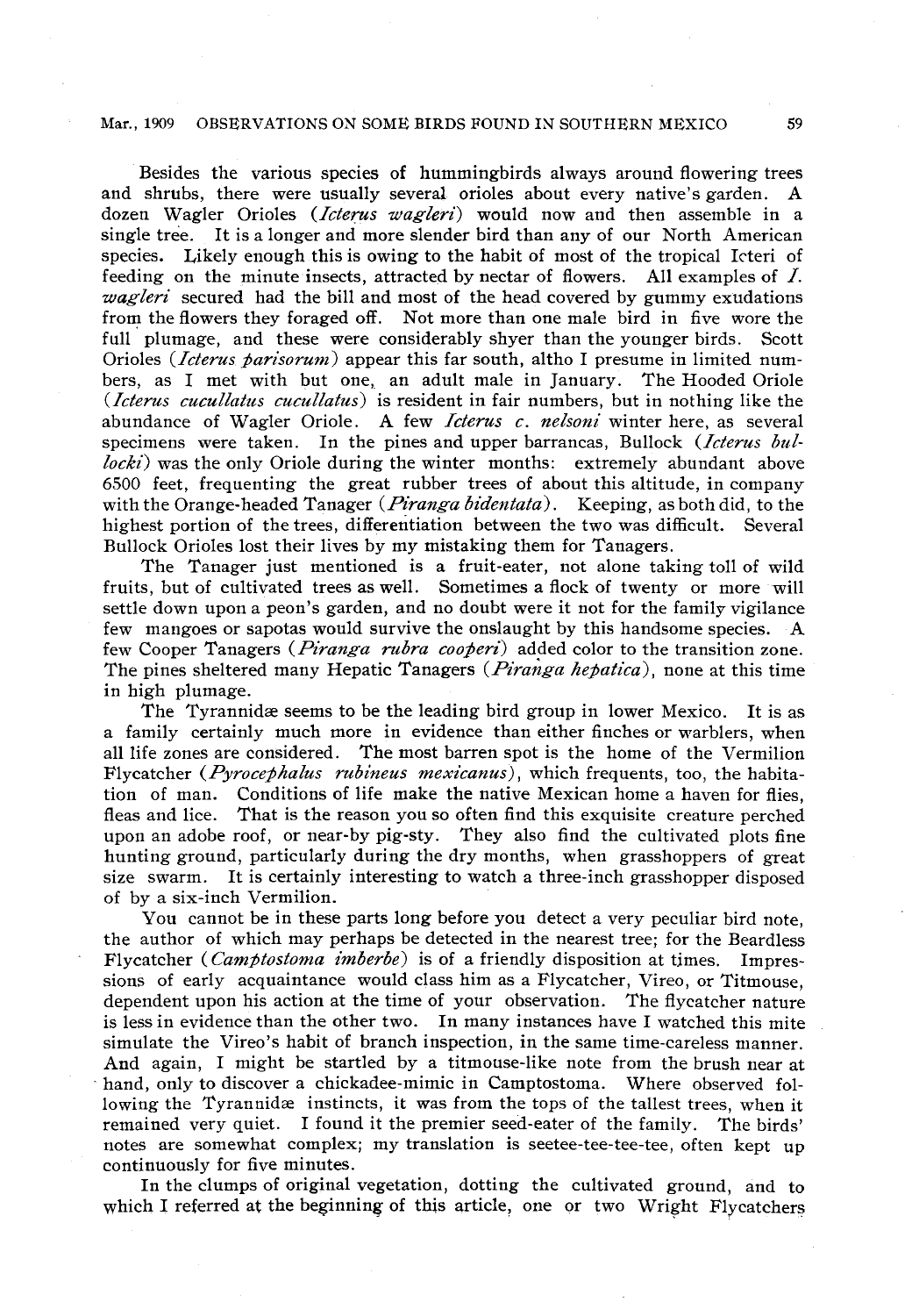#### **60 THE CONDOR VOL. XI**

**(Empidonax wrightii) usually held forth during my stay. Here too I could find Mexican Crested Flycatchers (Myiarchs mexicanus) and Ash-throated Flycatchers . (Myiarchus cinerascens) ; also examples of Myiarchs nuttingi inquietus. For a quiet Flycatcher I would choose the Fulvous** (*Empidonax fulvifrons*). It found a **citadel in the rushes that grow along the small irrigating canals. Now for contrast, I am naming a very noisy bird, Tyrannus crassirostris, a Kingbird with enormous bill, and pugnacious disposition; enough to make life strenuous for all hawks and ravens within its habitat. T. crassirostris prefers watered barrancas, where both it and the Giraud Flycatcher** (*Myiozetetes similis superciliosus*) were nesting by the **last of April. The Giraud Flycatcher is one of the few prominently marked members of this family, and has an individuality that cannot be forgotten. You need a side view, with crest erect, to judge it right.** 

**Enumerating some of the other Flycatchers I met with, there were the Cassin**  Kingbird (*Tyrannus vociferans*), found everywhere except in the pine region; **Western Kingbird ( T. verticalis), occasional; Sayornis nigyicans, the only Phoebe**  met with; *Myiochanes richardsoni*, favoring willow-thickets; and the Querulous Flycatcher (*Myiarchus lawrencei querulus*), of the pines. This zone is much frequented by the Brown Flycatcher *(Mitrephanes phæocercus)*, altho it is equally **abundant in Transition, Thruout its habitat, the more open spots are favored; often sharing the field or glen with Hammond Flycatcher (***Empidonax hammondi***), and** Western Flycatcher (*E. difficilis*). There was a week in February, when these three species associated in enormous numbers—greater than those of the other **feathered creatures combined. Mityephanes is sociable for a Flycatcher. I think they have cast aside that solitary disposition, notorious in the smaller tyrants. Always appearing in pairs or more, they take advantage of a sunlit spot in the forest, when the plumage will strike the eye as dull crimson, rather than brown. The under mandible is very distinct on account of the wax-yellow color.** 

**A peculiar, small member of the present family, confining its operations to the larger trees in the most dense growth of higher barrancas, was identified by Mr. Nelson as Myiopagis platens but near M. .ialiscenszs ' of western Mexico. It bears a concealed yellow crown mark; and among the trees, appears decidedly like a Vireo.** 

**Very few of us contemplate a trip to Mexico, without forming a determination to see the Motmot (Momotus mexicanus). The resolve is usually consummated, as the bird is well distributed in the land. Many peculiar traits create for it an interest never dulled by time or distance. Whatever you see when locating the Mot**mot for the initial time, will never fit itself into any bird family you are versed in. **So naturally, identity is achieved thru elimination.** 

**Motmots are quiet birds, notwithstanding their vocal possessions; sounding notes to my ear suggestive of rattling shutters. It was seldom that I found any near the city; but tramp a mile or two out, away from man and habitations, find some miniature arroyo, with a dozen or so scrubby trees grouped about, and you**  generally find *Momotus mexicanus*. It is a pretty hard proposition to secure an **allround inspection of one. Whatever ruse is attempted to gain a front view, it ends in failure. The back of the bird is always the portion of the subject within the range of your eye. Contented be: note the large head; apparent lack of neck; slim body and long tail; and, if you have a near view, the bill with saw-edges-an instrument fitted to perfection for holding the great bugs so numerous in tropical regions. Their food in part is flies, moths, katydids, and stray grasshoppers, and**  never causes our subject much concern. Deliberate in preparation, his execution **is as the lightning. Should one alight breast toward you after a catch, it is but the fraction of a second, ere the position be reversed,**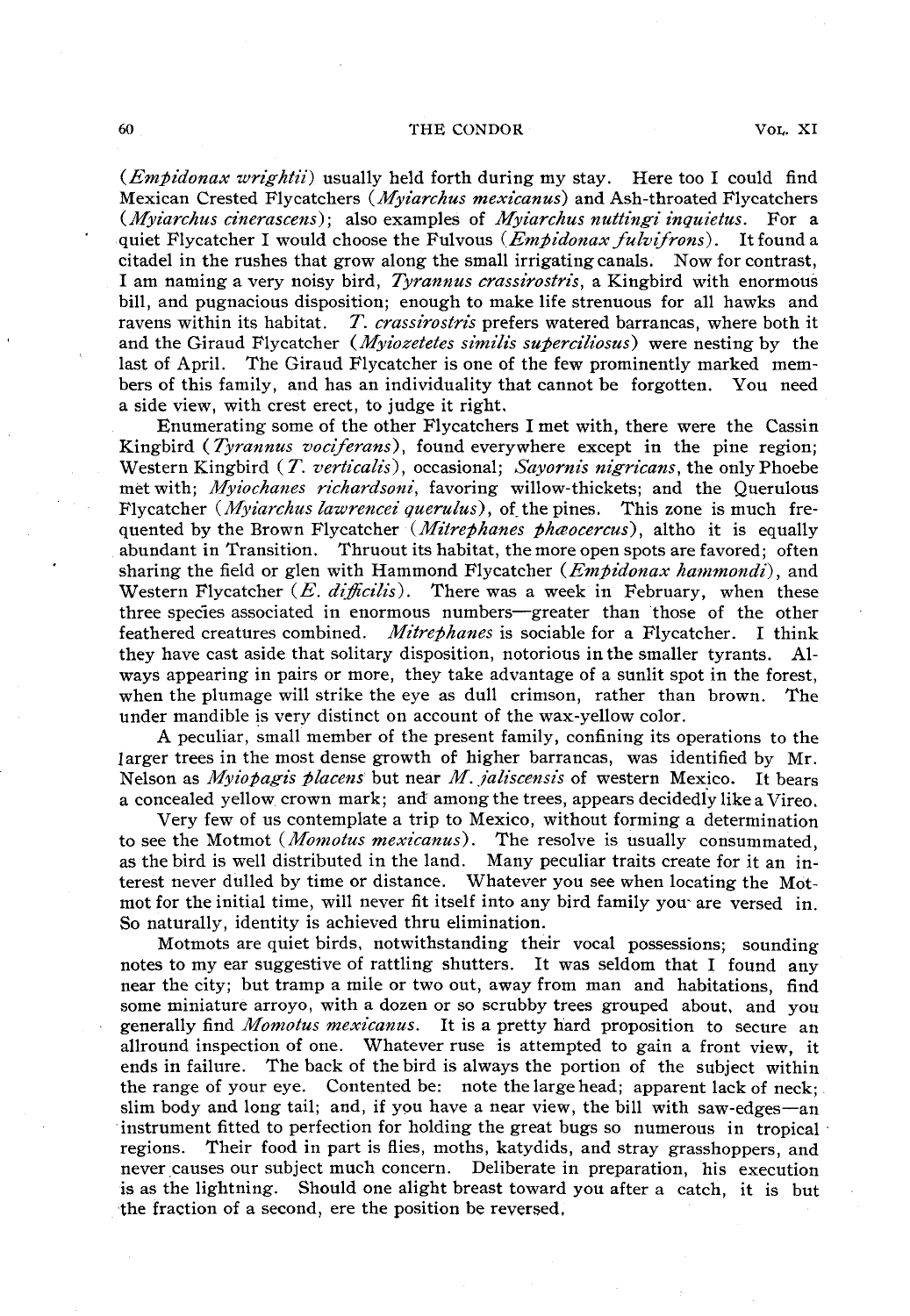## **Mar., 1909 OBSERVATIONS ON SOME BIRDS FOUND IN SOUTHERN MEXICO** 61

**I camped for some weeks during February and March in one of the large barrancas, at an altitude of 6500 feet. This barranca was deep and narrow near the site of my tent, and it would be several hours after the sun rose before it reached this spot.** 

**Arising at daybreak, I would make haste to complete my ablutions, at a nearby pool, so as to avoid the chill that was very noticeable at that hour. Little life was in evidence so early, but one species of bird there was that always preceded me at that pool-the White-eared Hummingbird (Basilinna leucotis). Here I would find it bathing or else feeding on the nectar of pink-flowered Begonias, that grew with ferns in profusion thereabouts. How distinct the white superciliary line appeared in the dim light ! Often they lit on a fern frond within five feet of me, searching the plant most thoroly while perched thus. Later, as the day advanced, they could be found the length of the barranca, feeding from the lowly Cuphea to the great Fuchia arborescens.** 

**Bell Warblers (Basileuterus belli), I found favored thevicinity of that particular pool, where a large quantity of brush debris had accumulated. To attempt to uncover one by beating the brush was always unsuccessful as they act much like a Yellowthroat under the circumstances. However, keeping quiet a few minutes will reassure them, and emerging, they sound their clarion notes: wren-like chips, most barbarously tuned when chasing their own kind; intensely quarrelsome birds, in what I took to be the breeding season; never resorting to high bushes or trees, when under my observation. Duges Warbler (B. rufifrons dugesi) looks like a twin brother of the Bell Warbler but is blessed with a quieter nature and more con**fiding disposition. Rarely found within the zone of  $B$ , belli, preferring more open **situations from 6000 feet altitude down, it was the only common Warbler about the city during the months of my visit.** 

**Several miles out from town, was a most barren piece of ground, that lacked every sort of vegetation, except that within a small depression there grew a forlorn little cedar by the side of a huge rock. Here, a Duges Warbler dwelt contentedly**without kin-in fact all feathered creatures but he, seemed to shun the spot. The **bright chestnut-colored head, and clearly defined yellow and white underparts allowed of sure identification.** 

There was only one place where I met a Yellowthroat ( $Geothlypis$   $trichas$ ,  $var$ ?), **that spot an irrigated meadow near town. One end was kept very wet, and here the grass grew rank and lush. But I did not secure the bird and the variety remains in doubt. Forms resembling the Yellowthroat, I did obtain there, and found**  to be Rio Grande Yellowthroats (*Geothlypis poliocephala*). Their numbers were **quite limited.** 

**The submerged end of the meadow was grazed upon by cattle, and these in**  turn, attended by numerous Groove-billed Anis (*Crotophaga sulcirostris*). These **Anis spent their time hunting over the animals' hide, and in the long grass, perhaps for ambitionless ticks. I think I might call them the thinest species in existence ! The Anis ' movements remind one of long-tailed Grackles, and they have the same manner of spreading the tail.** 

**I do not know if the Morelos sun ever shines on our robin of the north, but**  it can claim a relative in *Planesticus tristis*, called Gray-breasted Robin in ordinary **venacular, I believe. Do tropical conditions account for his superior voice ? Anyway they have an advantage over our robin in singing. The song is of a different pitch-finer wrought and better strung. Why this southerner should be named tristis-' sad"-1 ' cannot explain. Sing very late in the day it surely does, but the song has no melancholy suggestion. In fact, it is a most pleasant diversion in a**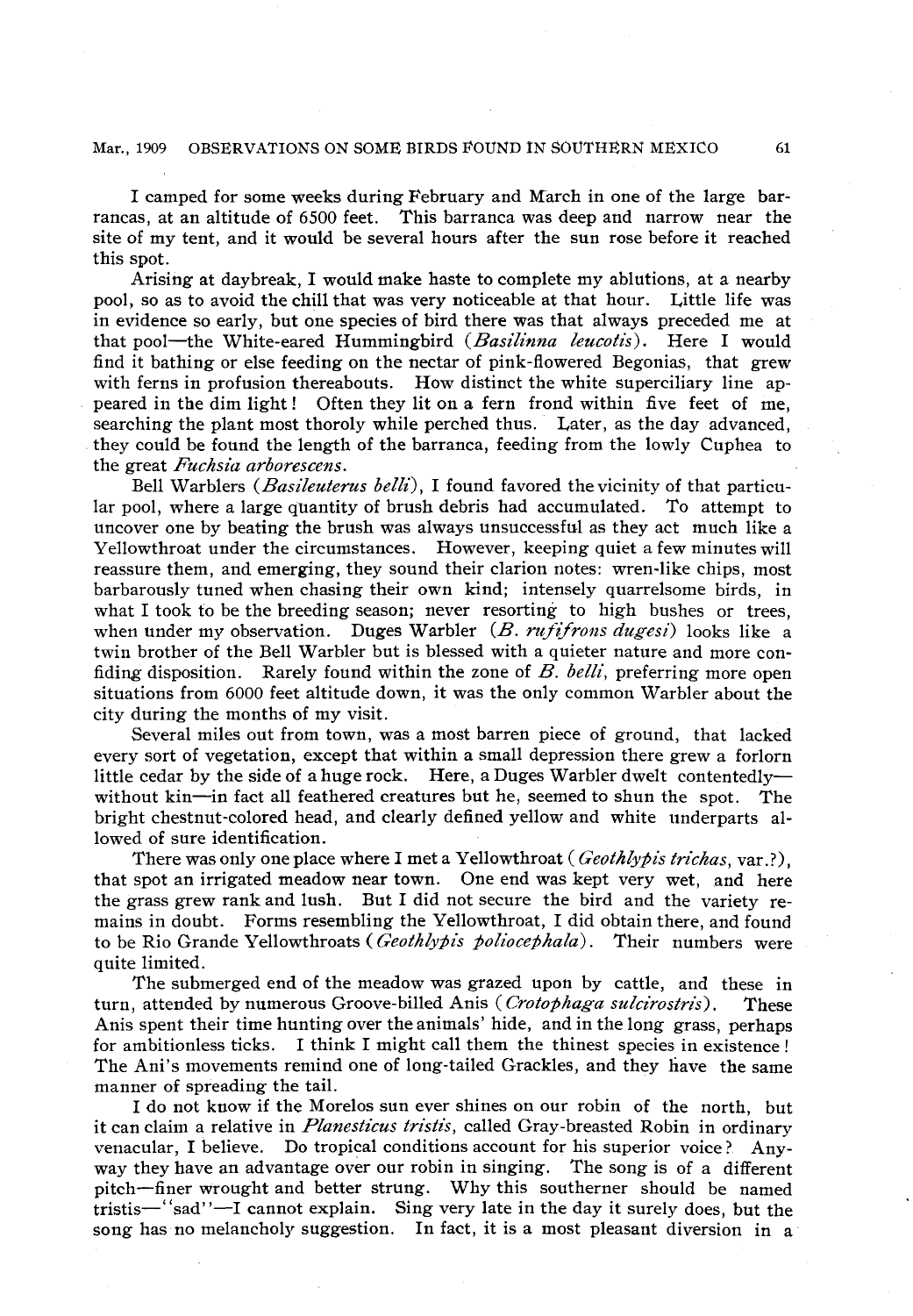### **62** THE CONDOR VOL. XI

**still barranca. How I detested to hear the harsh call notes of the bird, tho, particularly on the occasions when they would mix them with their song. Gray-breasted Robins are active until after whippoorwills and owls stir forth; flocking into the barrancasin the late afternoon, and remaining for the night, and ascending to the pines to feed at daybreak.** 

**There are several bird families in Mexico having no representatives in the United States. One of these groups is the Woodhewer. The only species I have**  met with is *Picolaptes leucogaster*, inhabitant of the heaviest growth in the barrancas **in Morelos. In recalling my first individual, I can see a gigantic brown creeper ascending the trunk of a large tree sheltering my tent. The White-bellied Woodhewer is tolerably abundant in suitable situations within the area treated in this article, altho by reason of their solitary disposition, estimates might show otherwise. Woodhewers were located more than once by the sun playing on the plumage, which is rich brown above, brightest on wings and tail, with blackish crown, spotted buff and white. Altho superficially the bird much resembles a brown creeper in form, its actions and movements are quite different. I cannot recall ever having observed a Woodhewer ascend a tree in the spiral manner, characteristic of Certhia; nor have I noted it near the base of a tree. Seldom alighting lower than twenty feet from the ground, a rapid ascent to some favored limb is made; and should the branch**  happen to be horizontal, they work with as much ease on the under, as on the up**per surface. Their long, curved, extremely narrow bill, greatly facilitates search**  in the particular field of their endeavors—narrow cracks, small knotholes, and the **like. The bill is available in any position, be the directing movement vertical or horizontal, or a combination of the two. Their notes are of four or five syllables, of moderate volume, rendered like tree-e-e-e, and uttered just before leaving their position. The nesting was in progress during February, and few females were secured.** 

**Another tropical family represented in that State is that containing the Trogons. I met with a red-billed species, 3". mexicanus. They are plentiful, but are not conspicuous birds, for all of their brilliant raiment. First suspicion of this species' presence was caused by discovery of bright-colored feathers of peculiar texture, scattered about under such trees and bushes as produce fruits or large seeds. Just a little search and you will find the Mexican Trogon nearby. But I do not mean that it is a stolid, indifferent bird; quite otherwise, and must be approached with caution. They partake in equal quantity of insects and fruits. When feeding, a short note like kee-kay is used; at other times a variety of calls; for instance, a measured cow-cow-cow; and a set of notes in capable mimicry of the Turkey.** 

A natty attired sparrow about camp was *Buarremon virenticeps*; but let us **call him Green-headed Towhee. It is of good size, eight inches or so, but with feet fit for a bird much larger. These feet are the noise-makers, not the weak suggestion of a chirp, always uttered when out of sight. I attempted to gain their confidence, but was never quite successful, even when patience was abundant. The Green-tailed Towhee (Oreospiza chlorura) reminds me of B. virenticeps so much that I will mention it in connection. Avoiding the timbered regions I found it about the city hedgerows after March 12, and altho the last record for the species in my journal is April 16, I feel sure that I saw it as late as May 1 in the company of Western Vesper Sparrows.** 

**Warblers have many representatives wintering in this section, and some resident species, too, so I will group them, as with the Flycatchers, excepting two**  species of *Basileuterus* already discussed. The Red-bellied Redstart (Setophaga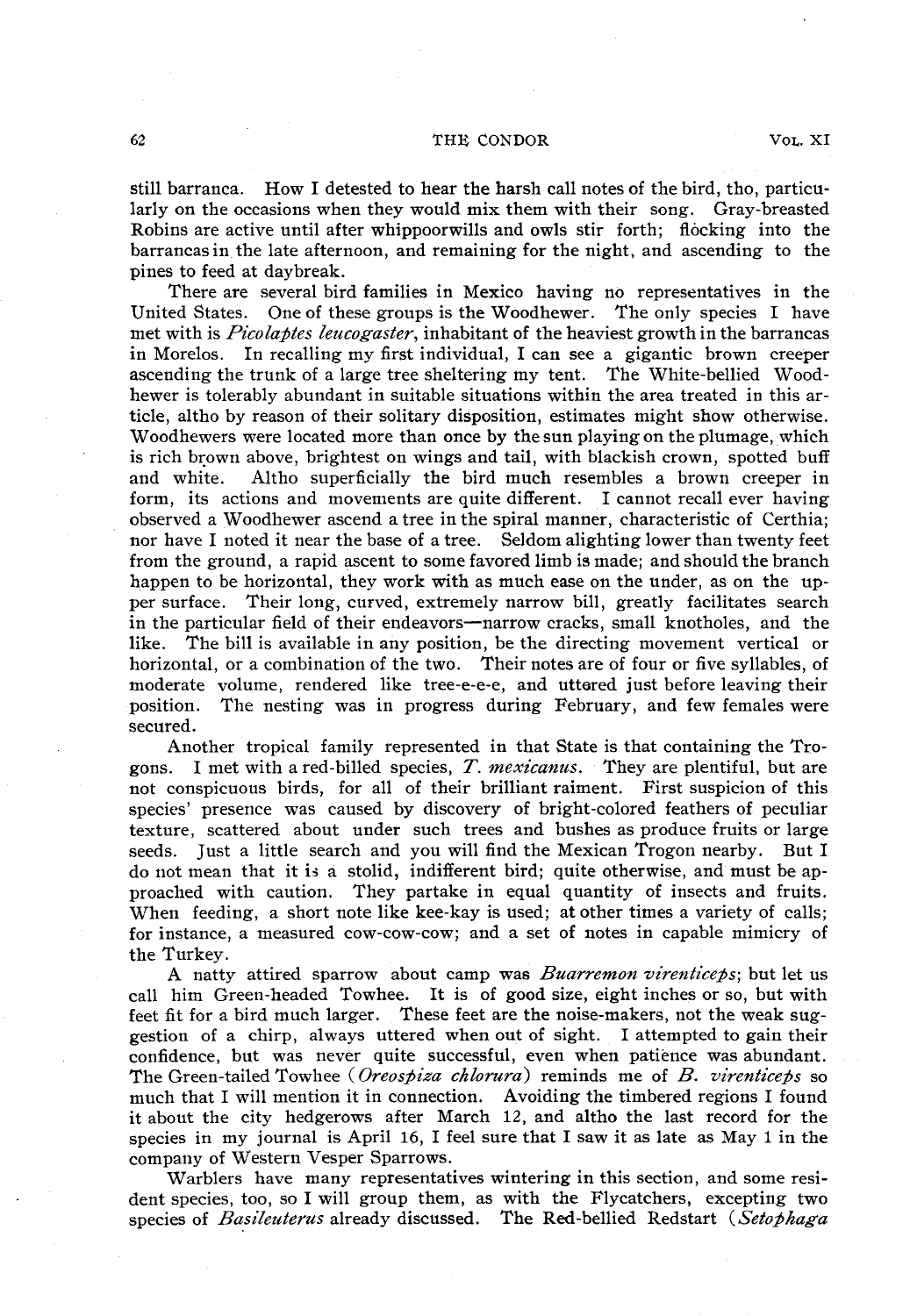## Mar., 1909 OBSERVATIONS ON SOME BIRDS FOUND IN SOUTHERN MEXICO 63

**miniata) was one of the commonest of Transition Zone birds. It might be advertised as a Painted Redstart, with toned-down movements and different note: a clear tzee. A few Painted Redstarts (S. picta) were seen in company with the above.** 

**Various warblers were found in flocks composed of many species of insecteating birds, such as Vireos, Kinglets, Flycatchers, Gnatcatchers and Tanagers. Two species that congregate thus are the Red Warbler (Ergaticus ruber) and Red**faced Warbler (*Cardellina rubrifrons*). Both are sprites of lasting beauty. The **Red Warbler is deliberate when working, searching the more open parts of the tree; while the Red-faced keeps better hid, and searches in a hurried manner. The number of individuals of the Red Warbler were few when compared with the Red-bellied Redstart, or Red-faced Warbler. The highest parts of trees sheltered, during February, large numbers of Townsend (Dendroica townsendi), Audubon**  (*D. auduboni*), Black-throated Green (*D. virens*), and Hermit (*D. occidentalis*) **Warblers. Many of the Hermit Warblers were then in breeding plumage. As soon as the barrancas were left, going toward the town, species like Black-throated Gray Warbler (D. nigrescens), Tolmie Warbler ( Geothbpis tolnziei) , and Pileolated**  Warbler (*Wilsonia pusilla pileolata*) were in evidence. Yellow Warblers (*Dendroica aestiva*) wintered in and about the city. The Lutescent Warbler (*Helminthophila celata lutescens*) was general at all altitutes within our scope.

**The Cactus Wren genus (Neleodytes) is represented here by the Huitzilac**  Wren (*H. megalopterus*), found in the Transition Zone. The pattern of plumage **is much like that of certain Woodpeckers, and an aptitude for climbing make this similarity still more apparent. In scaling a tree they will climb for five or ten feet, then inspect the surrounding growth, be it moss-covered trunk, branch, or leaf; and after a brief inspection pass on to repeat the movements. Fully-fledged young were secured February 18. These were still being fed by adult birds. Another resident Wren is Pheugopedius felix grandis, or Morelos Wren, found most anywhere below the pine region. An ancient lava flow, five miles east of Cuernavaca, that is covered by dense brush, is a very good place to meet with it. They are great singers, like most wrens. Specimens secured vary considerably, and no**  doubt are near the true P. felix. Many Mexican Canyon Wrens (Catherpes **mexicamls mexicanus) and a very few Mexican Rock Wrens (Salpinctes obsoletus notius**) were found within the territory covered by this article. House Wrens **are referable to Troglodytes aedon aztecus, according to Mr. Nelson, after examination of examples of specimens obtained. They were very numerous in the rubble fences of the open country.** 

**The Colaptes of the region is the true C. cafer. It and the Yellow-breasted Sapsucker (Sphyrapicus varius) were the only Woodpeckers met with. Such Sapsuckers as I shot were in emaciated condition.** 

Neither Jays nor Titmice came often about my camp. The Jay is *Aphelo*coma sieberii; the Tit, Baolophus wollweberi. When the Jays were in evidence I **usually found the Titmice in their wake.** 

**Crepuscular birds were the Texas Night Hawk ( Chordeides acutipennis texensis), in the immediate vicinity of the city; and higher up, above 6000 feet, Whip-poor-wills** (Antrostomus vociferus). One or two Poorwills (Phalaenoptilus *nuttallii* var?) were heard.

**Why I failed to find pigeons in the mountains is a mystery. The cultivated sections entice large flocks of Mourning Doves (Zenaidura macroura carolinensis),**  and lesser numbers of White-winged Doves (*Melopelia leucoptera*). The almost **domesticated Mexican Ground Dove** (*Chamapelia passerina pallescens*), with the **long-tailed** Inca Dove (*Scardafella inca*) are about every dwelling. Unfortun-